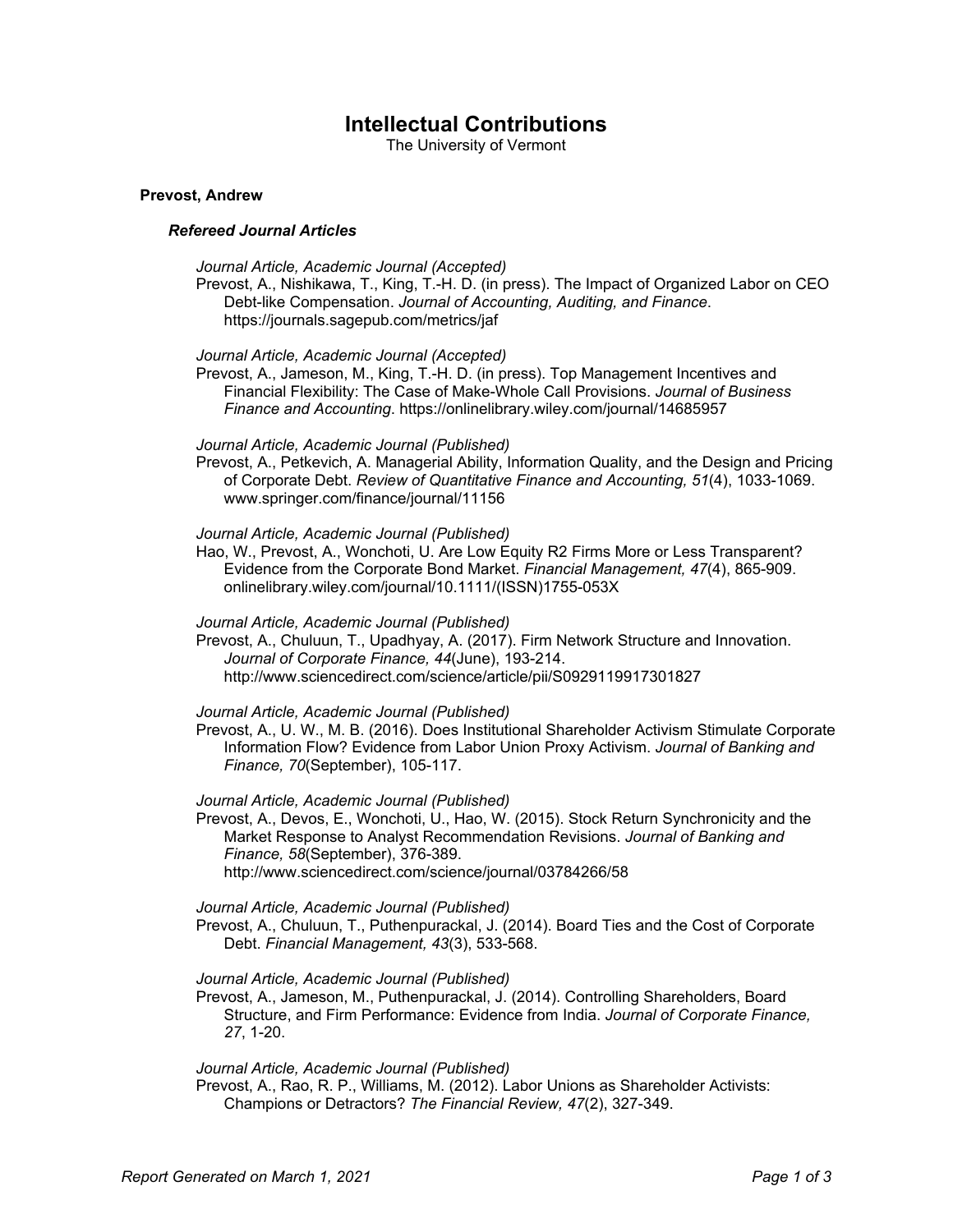#### *Journal Article, Academic Journal (Published)*

Prevost, A., Devos, E., Rao, R. P. (2012). The Effects of Relative Changes in CEO Equity Incentives on the Cost of Corporate Debt. *Journal of Business Finance and Accounting, 40*(3 & 4), 470-500.

#### *Journal Article, Academic Journal (Published)*

Prevost, A., Nishikawa, T., Rao, R. P. (2011). Bondholder and Stockholder Reactions to Open Market Repurchase Agreements. *Journal of Financial Research, 34*(3), 549-570.

#### *Journal Article, Academic Journal (Published)*

Prevost, A., Devos, E., Spieler, A., Tse, Y. (2011). The Determinants of More Frequent Disclosure: The Case of Issuing Monthly Sales Reports by Retail Firms. *Advances in Quantitative Analysis of Finance and Accounting, 9*, 1-32.

### *Journal Article, Academic Journal (Published)*

Prevost, A., Devos, E., Puthenpurackal),, J. (2009). Are Interlocked Directors Effective Monitors? *Financial Management, 38*(14), 861-887.

#### *Journal Article, Academic Journal (Published)*

Prevost, A., Elliott, W., Rao, R. P. (2009). The Announcement Impact of Seasoned Equity Offerings on Bondholder Wealth. *Journal of Banking and Finance, 33*(8), 1472-1480.

#### *Journal Article, Academic Journal (Published)*

Prevost, A., Panasian, C., Bhabra, H. (2008). Voluntary Listing Requirements and Corporate Performance: The Case of the Dey Report and Canadian Firms. *The Financial Review, 43*(1), 129-157.

#### *Journal Article, Academic Journal (Published)*

Prevost, A., Anderson, H., Cooper, S. (2006). Block Trade Price Asymmetry and Changes in Depth: Evidence from the Australian Stock Exchange. *The Financial Review, 41*(3), 247- 271.

#### *Journal Article, Academic Journal (Published)*

Prevost, A., Mersden, A. (2005). Derivatives Use, Corporate Governance, and Legislative Change: An Empirical Analysis of New Zealand Listed Companies. *Journal of Business Finance and Accounting, 32*(1), 253-293.

# *Journal Article, Academic Journal (Published)*

Prevost, A., Mason, C., Gottesman, A. (2003). Shareholder Intervention, Managerial Resistance, and Corporate Control: A Nash Equilibrium Approach. *Quarterly Review of Economics and Finance, 43*(3), 466-482.

#### *Journal Article, Academic Journal (Published)*

Prevost, A., Rao, R. P., Hossain, M. (2002). Board Composition in New Zealand: An Agency Perspective. *Journal of Business Finance and Accounting, 29*(5 & 6), 731-760.

#### *Journal Article, Academic Journal (Published)*

Prevost, A., Chin, Y. F., Gottesman, A. (2002). Contrarian Investing in a Small Capitalization Market: Evidence from New Zealand. *The Financial Review, 37*(3), 421-446.

#### *Journal Article, Academic Journal (Published)*

Prevost, A., Rao, R. p., Hossain, M. (2002). Determinants of Board Composition in New Zealand: A Simultaneous Equations Approach. *Journal of Empirical Finance, 9*(4), 373- 397.